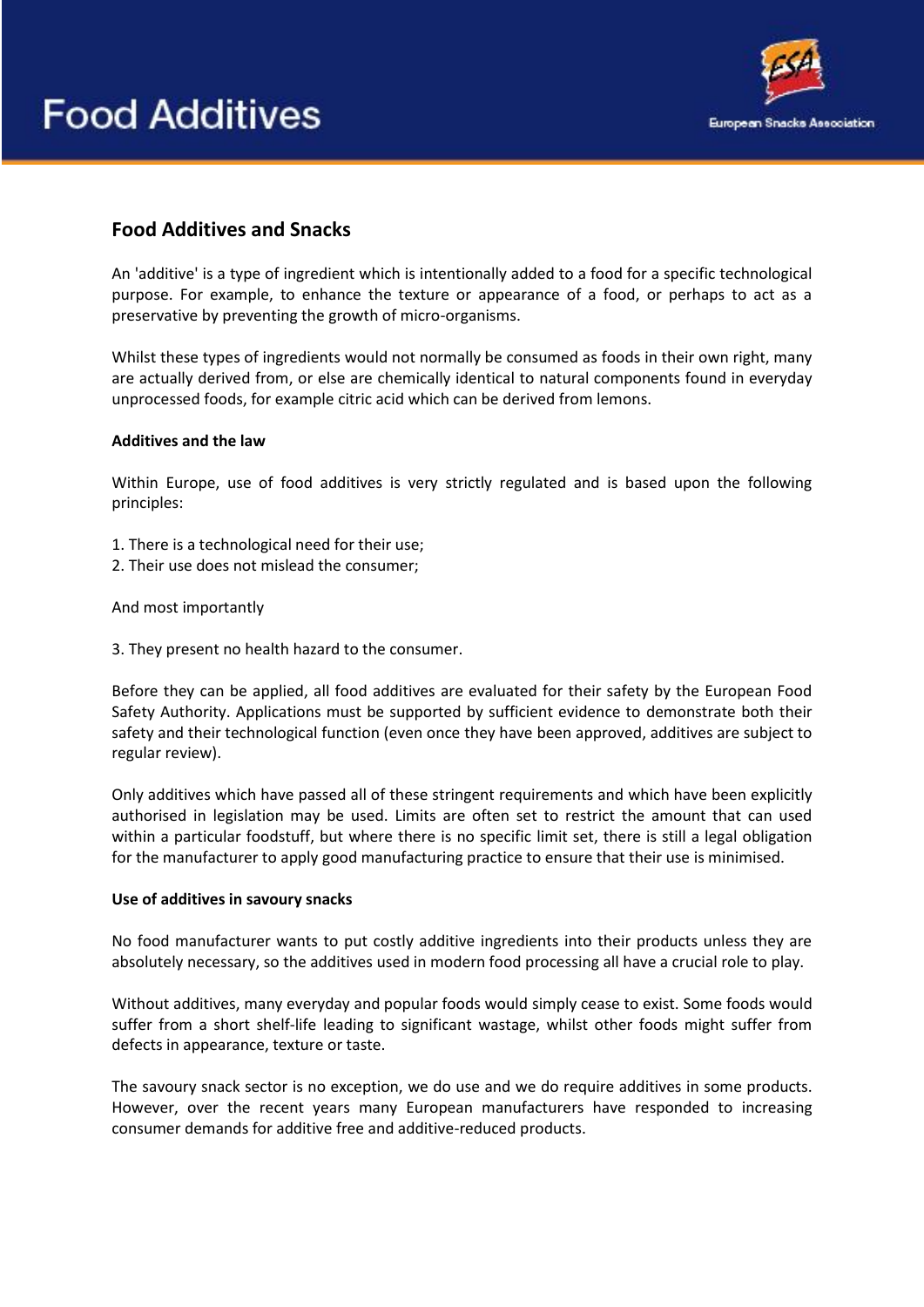The savoury snacks industry uses additives responsibly; only where specific technical functionality is required and only at the minimum level necessary to achieve the desired effect.

# **Labelling of additives**

Where additives are present in a food they are always listed separately within the ingredients list to help consumers make informed choices.

Additives that are accepted as safe throughout Europe are designated with an E-number.

These E-numbers are simply designed to help inform consumers about the food content, without having to resort to potentially long and confusing chemical names.

Some commonly used additives that you might see in ingredients lists include:

E162 Betanin (a natural red colouring derived from beetroot) E160(c) paprika extract (from red peppers) E300 L-ascorbic acid (vitamin C) E308 gamma-tocopherol (vitamin E) E101 riboflavin (vitamin B2) E412 guar gum (a naturally occurring plant fibre) E440 pectin (a setting agent derived from fruits) E260 acetic acid (vinegar)

#### **Which types of additives might be used within snacks?**

#### **Emulsifiers and stabilisers**

These are mainly plant-derived gels and gums which are used to bind ingredients together, giving some snacks and snack ingredients specific textural properties.

# **Colours**

Colours are sometimes used to restore or improve the appearance of snacks. There are many colours such as annatto and carotenoids which are derived from natural plant materials; in fact synthetic colours are very rarely used in savoury snacks.

#### **Acids and Flavour enhancers**

Snacks sometimes use acids within their flavours. Many of these acids are derived from or else are identical to acids found naturally within foods. These include lactic acid (which is found naturally in milk), citric acid (found in lemons), malic acid (found in apples), tartaric acid (found in grapes), and acetic acid (found in vinegar).

You may also see that flavour enhancers such as glutamates are sometimes used in snacks. Glutamates in various different forms are also naturally found at very high levels in foods such tomatoes, mushrooms, cheese, and anchovies.